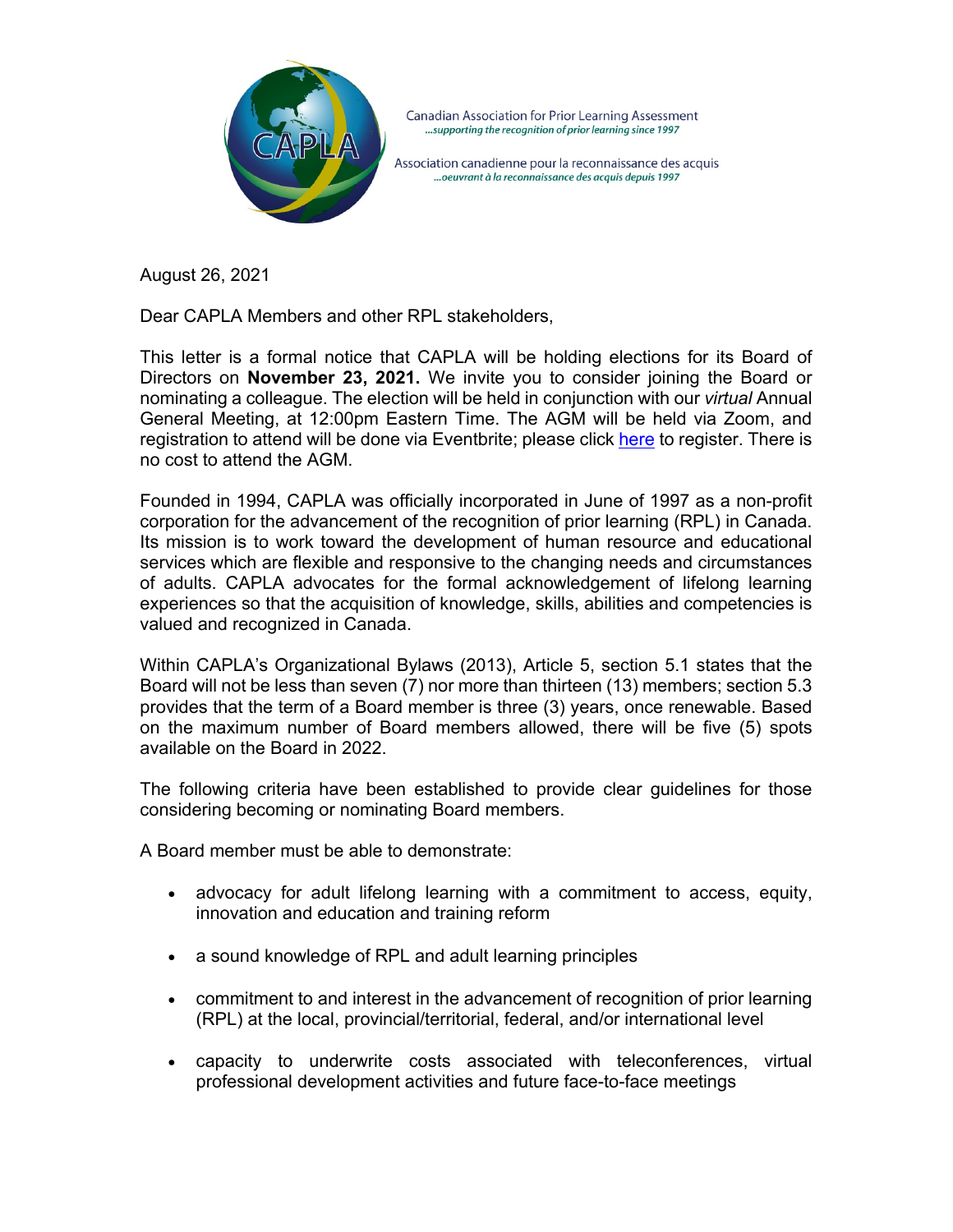- active participation in yearly sponsorship and fundraising activities among your networks and within your region
- a willingness to volunteer significant time and effort to help maintain and expand CAPLA and its services

The time commitment for a Board member's participation in regular Board meetings is estimated at 20 hours per year. Board members who take on an Executive/ Management role can expect to commit additional hours to CAPLA. Please email [info@capla.ca](mailto:info@capla.ca) for more information.

Nominators and nominees must be CAPLA members in good standing. Members in good standing have paid their memberships fees in full by 12:00pm of the day preceding the Annual General Meeting (AGM). Members in good standing are eligible to vote at the AGM. Institutional members are entitled to one vote. Those who purchase a membership after 12:00pm on **November 23, 2021** will be granted voting privileges *only* and cannot be nominated as a potential Board member for 2022.

Attached is the two-part CAPLA Board of Directors **NOMINATION FORM,** which consists of a nomination statement and an acceptance of nomination statement. Please review this information and submit it before **November 12, 2021** to the CAPLA Board of Directors at *info@capla.ca*. In addition to the acceptance of the nomination, a brief profile of the nominee is required.

Last minute nominations may also be submitted up to 12:00pm on **November 22, 2021**, the day preceding the virtual AGM. This method of nomination requires the printed name, organization and signature of twenty members in good standing who are supporting the nomination. Names of all nominators will be validated by the CAPLA Board of Directors. In the interests of planning and to ensure all nominations are received, we would suggest sending all forms by the **November 12** deadline.

Also attached is a **PROXY FORM** for voting at the AGM. If you are not able to attend the meeting please complete the form, selecting one of the existing Board members listed or another CAPLA member of your choice who will be attending the AGM, to vote on your behalf. Please send the completed forms to the CAPLA Board of Directors at [info@capla.ca.](mailto:info@capla.ca) This step will give you a voice in the decisions that are made and will help us to achieve quorum.

#### **Please email the Proxy and/or Nominations forms to the CAPLA Board of Directors** at **[info@capla.ca](mailto:info@capla.ca)** on or before **November 12, 2021**.

Please note that if you have *not* received acknowledgement of your emailed Proxy or Nomination form within 48 hours, or have additional questions, you should follow-up with the CAPLA Board of Directors by email.

Click [here](https://www.eventbrite.ca/e/capla-agm-tickets-165776294359?aff=ebdsoporgprofile) to register for the AGM via Eventbrite.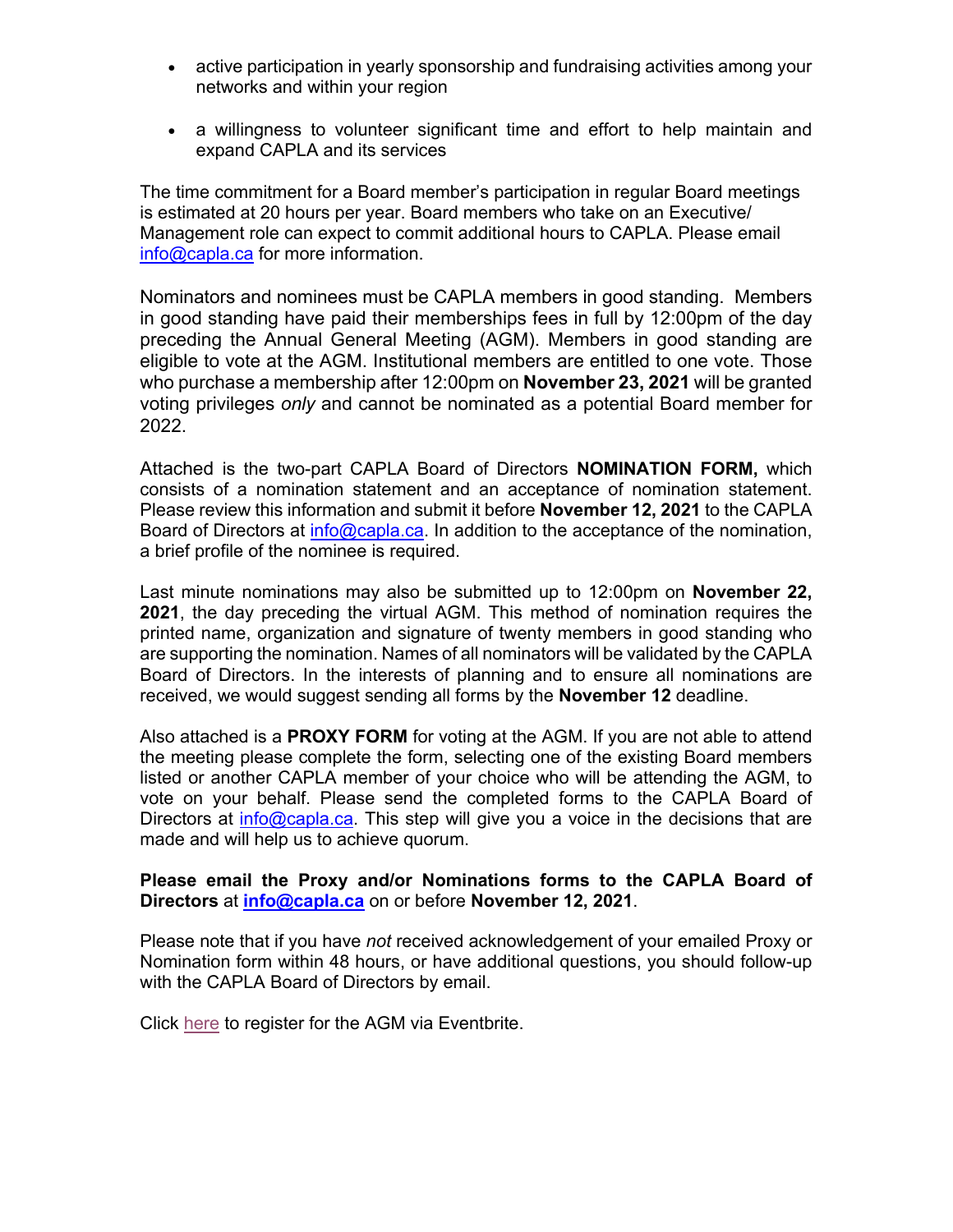

Association canadienne pour la reconnaissance des acquis ...oeuvrant à la reconnaissance des acquis depuis 1997

#### **TO THE CAPLA BOARD OF DIRECTORS**

# **CAPLA NOMINATION FORM (2021)**

I, \_\_\_\_\_\_\_\_\_\_\_\_\_\_\_\_\_\_\_\_\_\_\_\_\_\_\_\_, being a member of CAPLA in good standing, do hereby nominate \_\_\_\_\_\_\_\_\_\_\_\_\_\_\_\_\_, a member of CAPLA in good standing, for election to the Board of Directors. Attached is a brief profile of my nominee.

Date \_\_\_\_\_\_\_\_\_\_\_\_\_\_\_\_\_\_\_\_\_\_\_\_\_\_\_ Signed \_\_\_\_\_\_\_\_\_\_\_\_\_\_\_\_\_\_\_\_\_\_\_\_\_\_\_

Please e-mail this completed form to [info@capla.ca](mailto:info@capla.ca)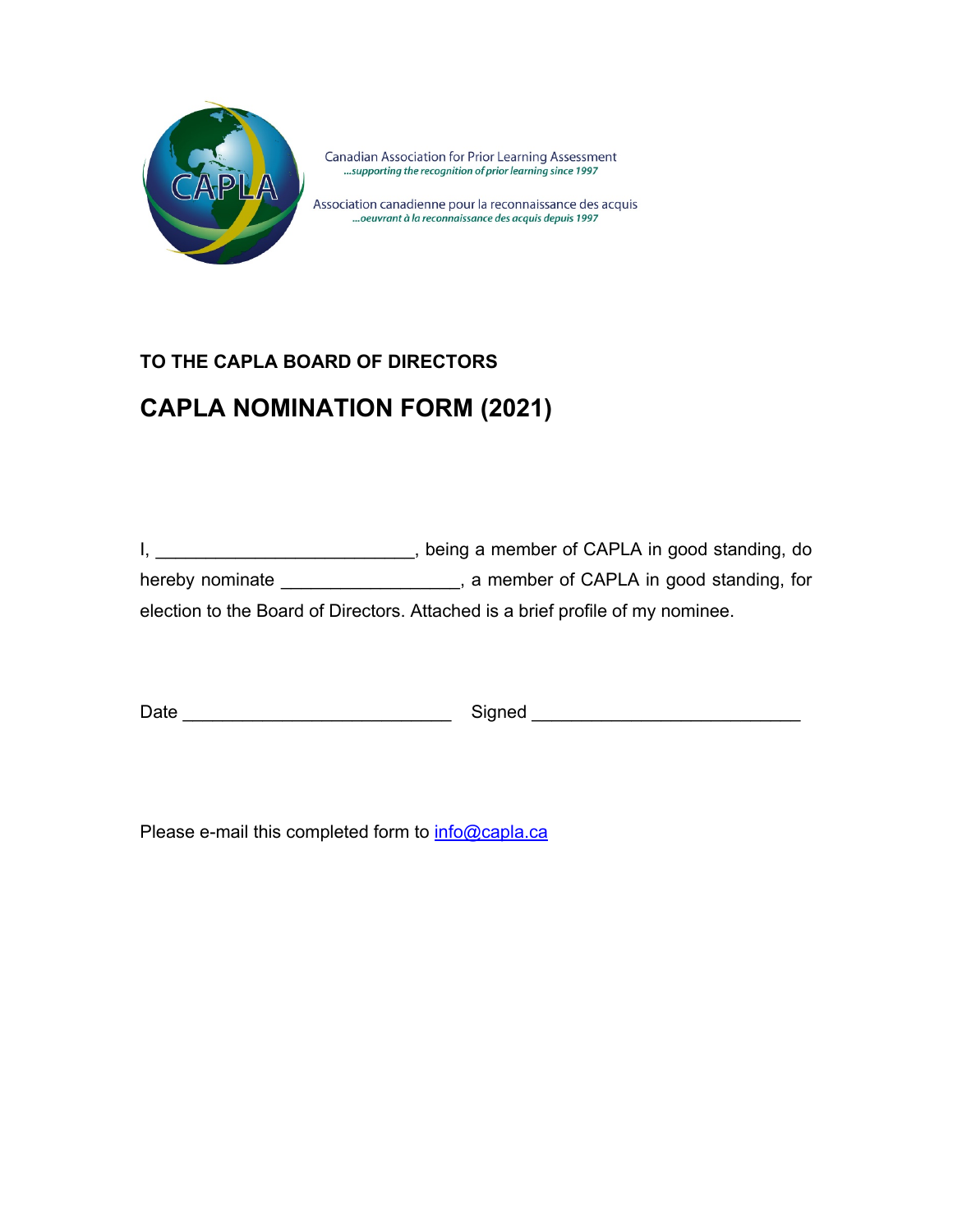

Association canadienne pour la reconnaissance des acquis ... oeuvrant à la reconnaissance des acquis depuis 1997

# **TO THE CAPLA BOARD OF DIRECTORS**

## **CAPLA NOMINATION FORM (2021)**

**ACCEPTANCE OF NOMINATION**

I accept my nomination by \_\_\_\_\_\_\_\_\_\_\_\_\_\_\_\_\_\_\_\_\_\_\_\_\_\_\_\_\_\_\_ and am prepared to allow my name to stand for election to the Board of Directors.

Date \_\_\_\_\_\_\_\_\_\_\_\_\_\_\_\_\_\_\_\_\_\_\_\_\_\_\_ Signed \_\_\_\_\_\_\_\_\_\_\_\_\_\_\_\_\_\_\_\_\_\_\_\_\_\_\_

Please e-mail this completed form to **info@capla.ca**